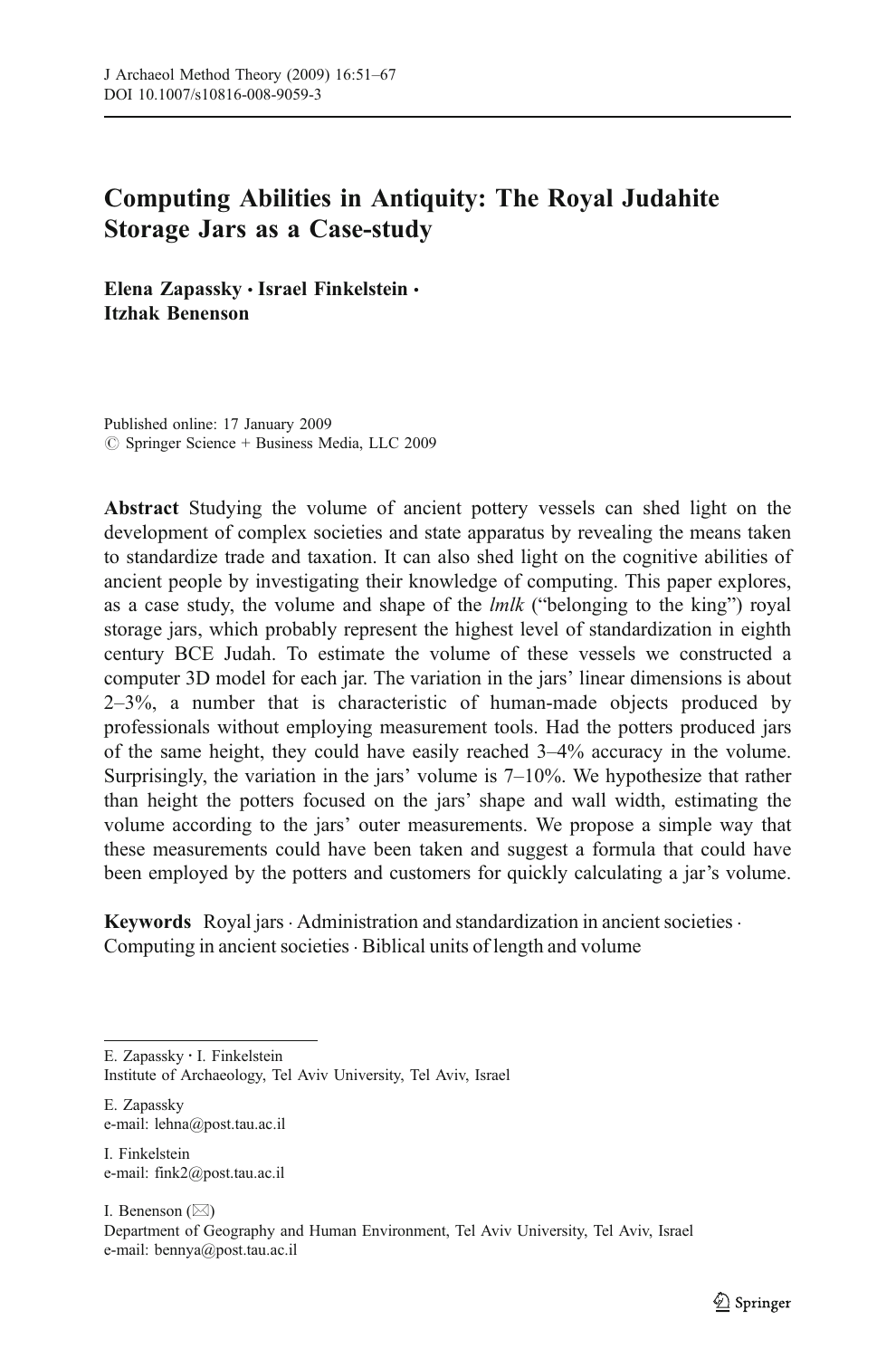## Introduction

The study of ceramic technology, production, and exchange is an important component of archaeological research (van der Leeuw and Pritchard [1984;](#page-15-0) Rice [1987;](#page-15-0) Arnold [1988;](#page-14-0) Longacre [1991](#page-15-0); Sinopoli [1991;](#page-15-0) Skibo [1992](#page-15-0); Christakis [1999,](#page-14-0) [2005\)](#page-14-0). One important aspect in this domain has only recently attracted scholarly attention. We refer to the study of volume of ancient pottery vessels, which aims at shedding light on the development of complex societies and state apparatus by revealing steps taken in order to standardize trade and taxation (Berg [2004\)](#page-14-0) and at disclosing cognitive abilities of ancient people by revealing their knowledge of computing.

Doumas and Constantinides ([1990\)](#page-15-0) studied Bronze Age pithoi found at the site of Akrotiri on the island of Thera. Each of the pithoi carried marks in the shape of concentric rings of varying width. The authors assumed that the number of marks denoted the vessels' capacities in terms of ancient volume units. By dividing the pithoi volume by the number of marks, they estimated this unit to have been ca. 24– 26 L. Despite three counter-examples, in which the unit volumes are either ca. 30 L or as low as 14 L (the latter number relates to a smaller vessel), this system of marks can be considered as a step towards standardization, which is especially important in the case of large vessels, when visual estimates of the volume are inaccurate.

Every statistical approach to studying internal order in object measurements begins with an analysis of the samples' histogram. Katsa-Tomara [\(1990](#page-15-0)) applied this method to the second set of vessels found at Akrotiri, namely vessels whose volume is below 32 L. These small and average-sized vessels were divided, according to their form, into three groups. The volume histogram for every group is multi-modal, thus demonstrating inherent standards that were employed by the potter. The volumes of 112 bridge-spouted jars of the first group, varying between 0.46 and 15 L, demonstrate clear peaks at a mode close to the maximal size of 15 L and also at modes equal to 1/2, 1/3, 1/6 and 1/20 of the maximum. The modal volumes of the second group, consisting of 17 open-mouth jugs varying between 0.58 and 1.9 L, are either close to maximal, or to 2/3, 1/2 and 1/3 of it. The third group—of 36 ovoid funnel-mouthed vessels  $(1-32 L)$ —can also be split into modal groups according to volume: those close to the maximum and those whose volume is 2/3, 1/3, 1/4, 1/8 and 1/16 of the maximum.

Berg's comprehensive discussion of the meaning of standardization ([2004\)](#page-14-0) was based on the study of conical Late Bronze Age (Late Cycladic I and II) cups from the islands of Kea and Melos. Berg pointed out the importance of the relative rather than absolute error in the linear dimensions or volume of the vessels. Consequently, she noted that the coefficient of variation (CV), which is calculated as the ratio of standard deviation SD to the mean M,  $CV = SD/M$ , reflects the level of standardization better than the SD. From this standpoint, Berg investigated the level of standardization of the Kea and Melos pottery cups for two periods. She compared the CV for the height, rim diameter and base diameter of the cups, and revealed that for the pottery found at Melos the values of CV did not change between the Late Cycladic I and II, while for the cups found at Kea the value of the CV decreased between 2 and 3 times from the Late Cycladic I to the Late Cycladic II, and that this decrease is significant at the 0.01 level. Berg considered alterations in the conic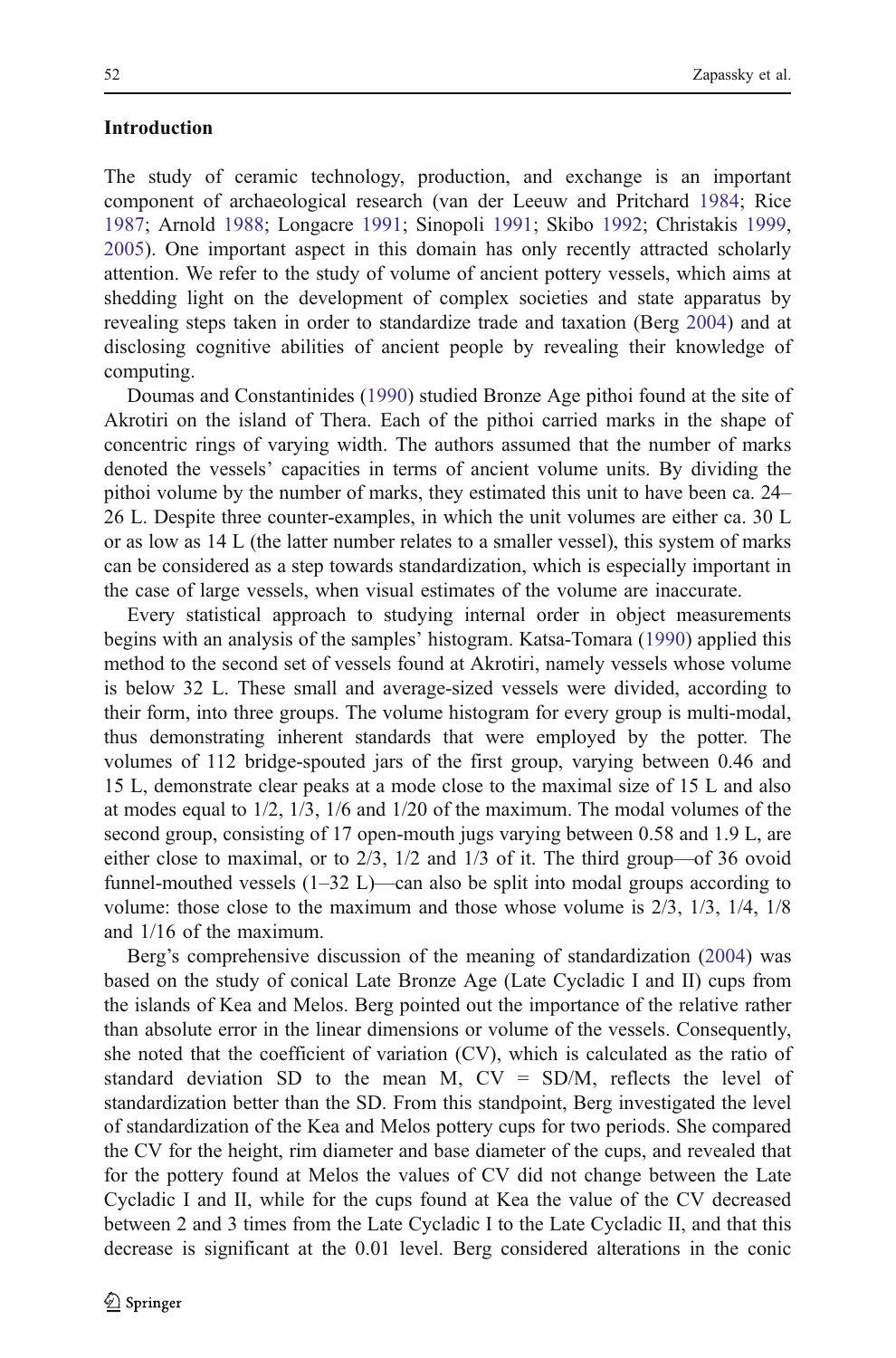cups' variation as reflecting the changes in socio-economic conditions of pottery production in Kea but not in Melos.

Based on Cuzco excavation data, Costin ([1996](#page-15-0)) noted that standards may depend on the customer of the pottery: the standards sufficient for general production can be lower than those employed for making ceramics for the "emperor".

A comparative study of standardization of modern vessels and ancient vessels of the same form belonging to the medieval Empire of Vijayanagara in south India demonstrated that the variation of the linear dimensions and the volume of the jars produced in the modern workshops is several percent (Sinopoli [1988](#page-15-0)); this is the level characteristic of all hand-made production (Eerkens [2000;](#page-15-0) Eerkens and Bettinger [2001](#page-15-0)). The measurements of archaeological finds in Vijayanagara demonstrated greater variability, but their specific origin and, thus, the sources of variation are impossible to trace.

In a previous work (Zapassky et al. [2006\)](#page-16-0), we dealt with the mathematics of volume of simple, cylinder-shaped Iron Age IIA (late tenth–early ninth century BCE) vessels from Negev Highlands sites in southern Israel, believed to have been inhabited by sedentarized pastoral nomads (Finkelstein [1995](#page-15-0), pp. 103–126). We based our study on analyzing the height, base diameter and volume histograms. The study revealed several clusters of vessels with the modal volume of 1, 2 or 3 assirons, which is one-tenth of the larger bath—the basic units of the measurement in ancient Israel (Powell [1992\)](#page-15-0). We also presented the vessels' height and diameter in ancient *palms* (one-seventh of the long cubit), which opened the way to revealing the inherent relationships between width, diameter and volume of these vessels. These relationships entail a simple rule that the potter could follow in order to produce a vessel of a given volume based on the measurements of the vessel's diameter and height during production. We would argue that the use of ancient linear and volume measurement systems is critical for the study of ancient standardization. When expressed in contemporary units, the dimensions and volume of vessels can indicate the human ability to reveal approximate (but inherent) relationships between form and volume and to deploy them in everyday life.

The above results call for an investigation of more complex vessels, which were produced by advanced, bureaucratic societies. In this article, we turn to the kingdom of Judah in the Iron Age IIB (eighth century BCE). At that time, Judah reached fullblown statehood and developed an advanced bureaucratic system that operated under the hegemony of the Assyrian empire (Jamieson-Drake [1991](#page-15-0); Finkelstein [1999\)](#page-15-0). One of the manifestations of Judah's bureaucratic apparatus is the late eighth century BCE lmlk storage jars (Vaughn [1999;](#page-16-0) Barkay and Vaughn [2004;](#page-14-0) Ussishkin [2004;](#page-15-0) Fig. [1](#page-3-0)). These vessels, easily identifiable according to both shape and size, are found in destruction layers inflicted in the course of Sennacherib King of Assyria's assault on Judah in 701 BCE, during the reign of King Hezekiah (Ussishkin [1982](#page-15-0); Grabbe [2003\)](#page-15-0). Some of their handles carry a seal impression that consists of three components: the legend  $lmlk$  (in biblical Hebrew "belonging to the king"—hence the description of the vessels as "royal" storage jars); one of two types of emblem (four-winged and two-winged; Fig. [2\)](#page-3-0) widely regarded as royal insignias; and the name of one of four Judahite towns: Hebron, Ziph, Sochoh or the enigmatic mmst, still unidentified. These places have been thought to be the location of potters' workshops, royal plantations, or central storage facilities. The volume of the *lmlk*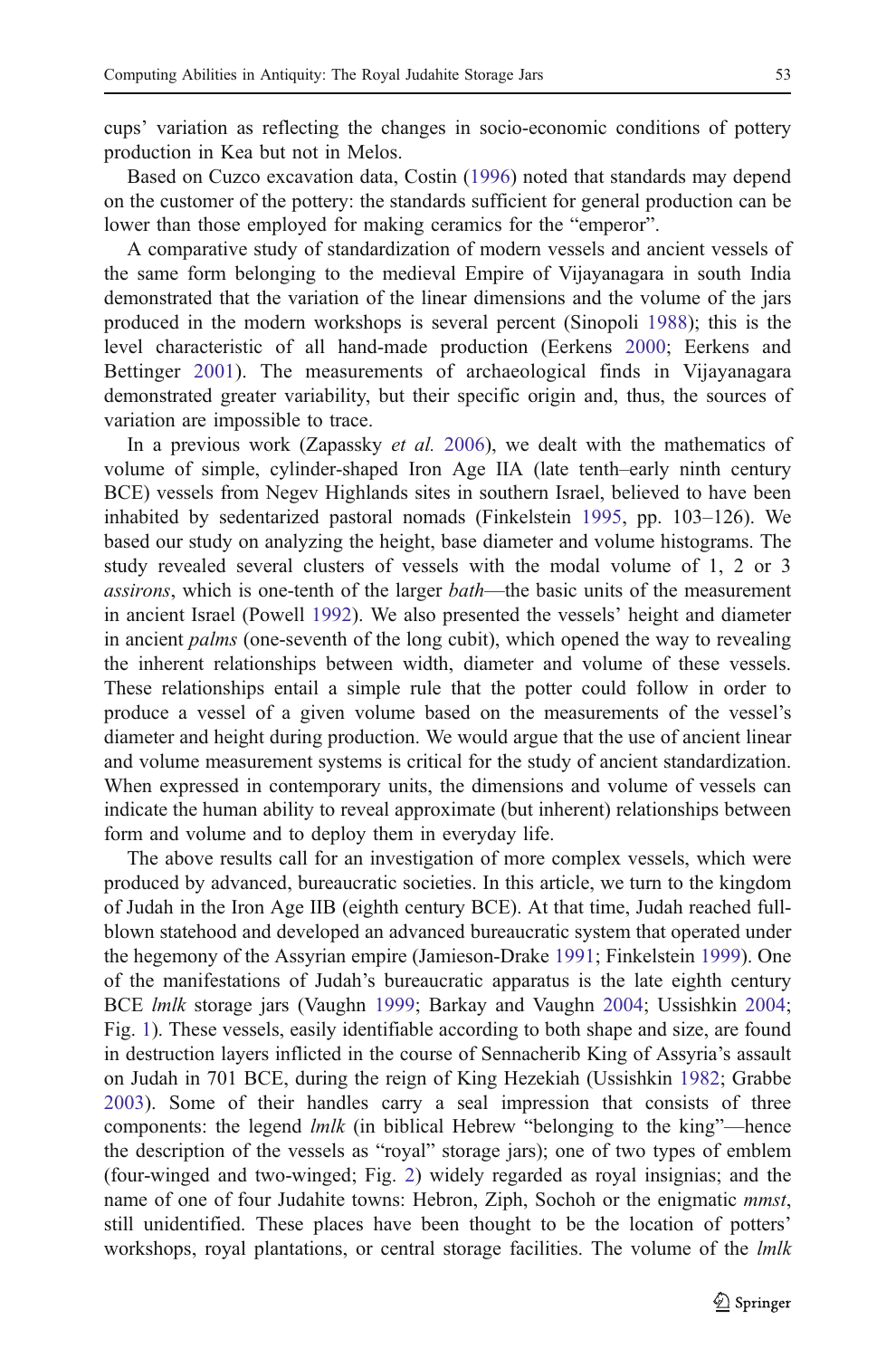<span id="page-3-0"></span>

Fig. 1 *lmlk* storage jar from Lachish; Registration Number 8162/6(2).

storage jars was apparently calculated according to the biblical unit bath, which measures ca. 22.5 L; it was found to be close to two baths, that is, ca. 45 L (for the biblical bath see Powell [1992](#page-15-0)).

The *lmlk* legend makes it clear that these storage jars were in the service of the Judahite administration. They were probably used for storing valuable liquids such as wine and oil for military or trade function (Vaughn [1999](#page-16-0)). Therefore, we assume that it was essential for the producers and consumers to accurately measure their



Fig. 2 Two-winged (a) and four-winged (b, c, d)  $lmlk$  seal impressions; all from Lachish (Ussishkin [2004\)](#page-15-0).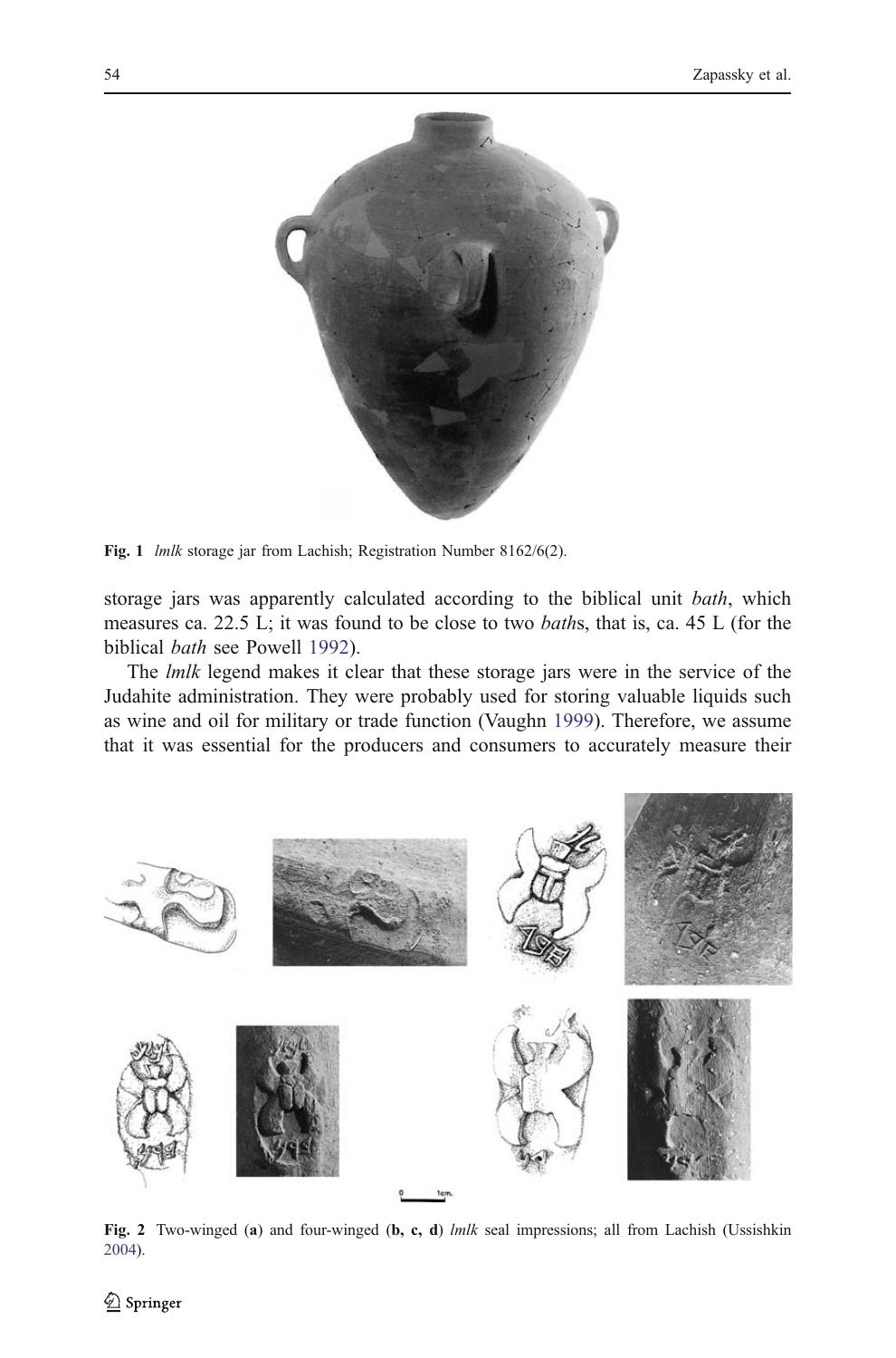volume. Contemporary stone weights (Kletter [1998\)](#page-15-0) and biblical references (e.g., Isaiah 5:10; Ezekiel 45:11, 13–15) indicate that commodities were accurately measured in late-monarchic Judah. Hence, contra Ussishkin [\(2004](#page-15-0), p. 2145) it is reasonable to assume that the *lmlk* storage jars represent a high level of standardization in eighth century BCE Judah. Our aim is to check this hypothesis, to investigate the Judahite state administration's level of standardization and precision, and to study the people of Judah's capacity for accurate measurement, specifically estimation of linear and volume dimensions.

#### Data and Methodology

Twelve complete stamped jars (SJ) have thus far been published: nine from Lachish (Zimhoni [2004](#page-16-0); for the volume, as measured manually, see Ussishkin [2004](#page-15-0), p. 2145), one from Tel Erani (Eitan [1973\)](#page-15-0), and two from Tel Batash (Mazar and Panitz-Cohen [2001\)](#page-15-0). We have directly measured seven of them, which were available to us (five from Lachish, one from Tel Erani, and one from Tel Batash). We have attained the information on the measurements of the other five jars—one or two vertical profiles—from the published scaled drawings. In what follows, we formulate our assumptions on the basis of the seven directly measured stamped jars  $(SJ<sub>7</sub>)$ , and then extend them to the entire group  $(SJ_{12})$ .

Together with the jars that carry *lmlk* seal impression, excavation reports present many storage jars of similar shape and size with unstamped handles. The latter are considered as belonging to the same group and, probably, produced in the same workshops (Mommsen *et al.* [1984,](#page-15-0) p. 106). Though these jars have limited value for our study (below), we considered them in brief. Information on the unstamped jars (UJ) was obtained from scaled drawings of one or two vertical profiles presented in the excavation reports. These include 28 items from Lachish (Zimhoni [2004\)](#page-16-0), 17 from Tel Batash (Mazar and Panitz-Cohen [2001](#page-15-0)), 6 from Tel Ira (Beit-Arieh [1999](#page-14-0)), 3 from Beer Sheba (Aharoni [1973\)](#page-14-0), 5 from Arad (Herzog et al. [1984;](#page-15-0) Singer-Avitz [2002\)](#page-15-0), 2 from Gezer (Gitin [1990\)](#page-15-0), 1 from Aroer (Biran and Cohen [1981\)](#page-14-0), and 1 from Khirbet Rabud (Kochavi [1973\)](#page-15-0); 63 vessels altogether (UJ $_{63}$  below).

To investigate concepts of standardization and precision one needs to measure the linear dimensions, shape and volume of the storage jars (previous estimate of their volume was done by filling them with small balls of polistiren; see Ussishkin [1978,](#page-15-0) p. 76; Ussishkin [2004,](#page-15-0) p. 2145). It was difficult to take these measurements even for some of the  $SI<sub>7</sub>$  group, as the items are fragile restorations. To overcome this obstacle we constructed a computer 3D model for each jar on the basis of digital pictures of its vertical profile taken at different angles, and analyzed the dimensions of the model instead of the real item. One storage jar—Lachish  $8162/6(2)$  — was processed with the help of a 3D scanner, and the precise 3D model of its external surface (Fig. [3\)](#page-5-0) was used for verifying our method.

As can be seen from Fig. [3](#page-5-0), Lachish Storage Jar 8162/6(2), as all other jars, is somewhat asymmetric. The asymmetry is of major importance for our study; in order to capture it in full we constructed the 3D model of each item in the  $SI<sub>7</sub>$  group [including Lachish Storage Jar 8162/6(2)] based on 24 profiles photographed and measured at every 15° angle. Twelve profiles were used for calculations, while the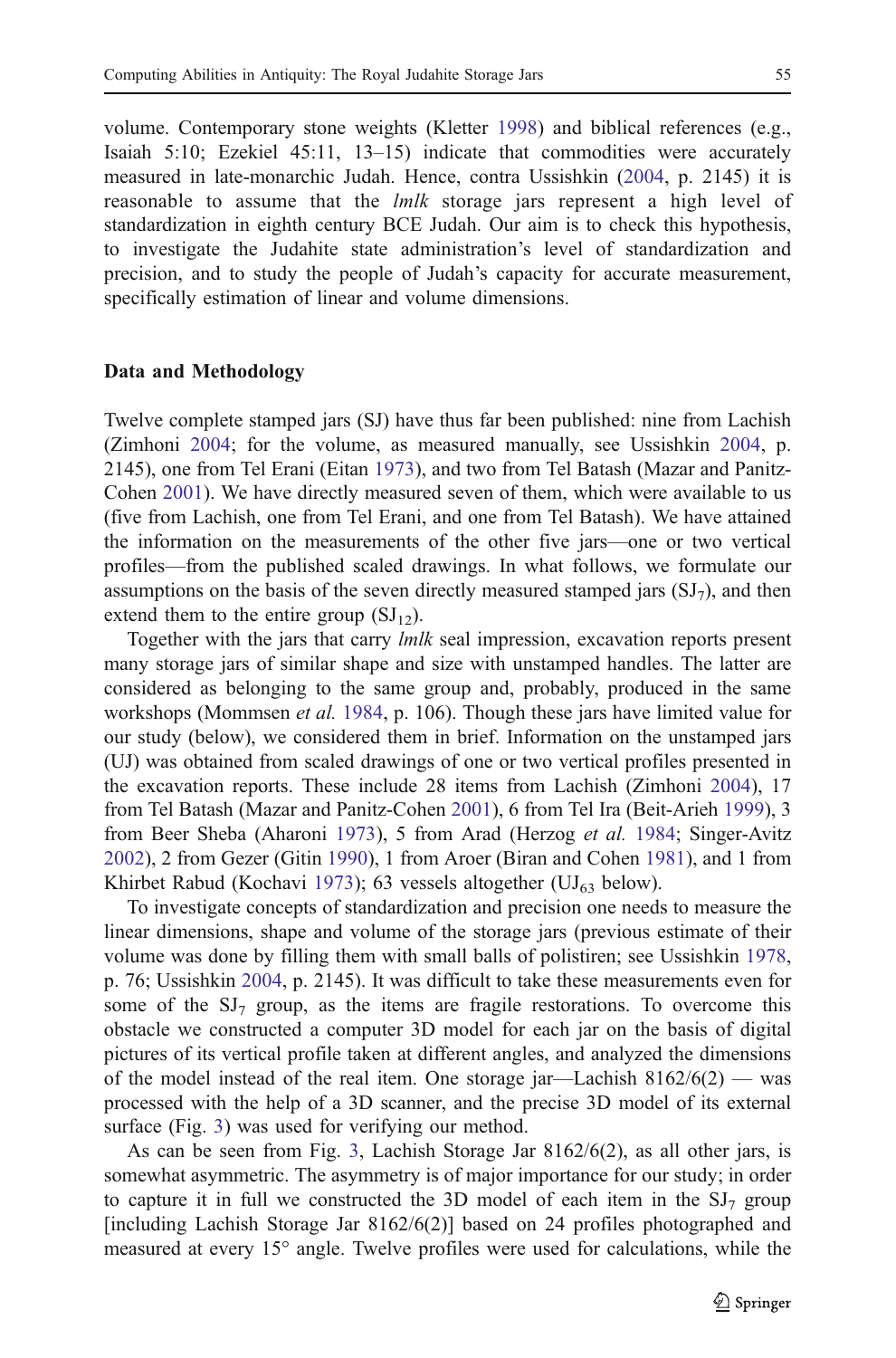<span id="page-5-0"></span>

Fig. 3 Lachish Storage Jar 8162/6(2): two photos at different angles (a, b) and the models constructed with the 3D scanner  $(c, d)$  shown at the same angles.

other 12 (taken from the opposite side) were used for control. The particular camera– frame–jar installation is shown in Fig. [4](#page-6-0) and is described in detail elsewhere (Zapassky et al. [2006\)](#page-16-0).

Each of the 24 images of every item in the  $SI<sub>7</sub>$  group was geo-referenced with MapInfo™ GIS software and then transformed into 3D with Rhinoceros™ software. The Rhinoceros™ was further employed for constructing the external surface of the jar (Fig. [5](#page-6-0)), with the vertical axes established according to the method used in our previous work (Zapassky et al. [2006\)](#page-16-0).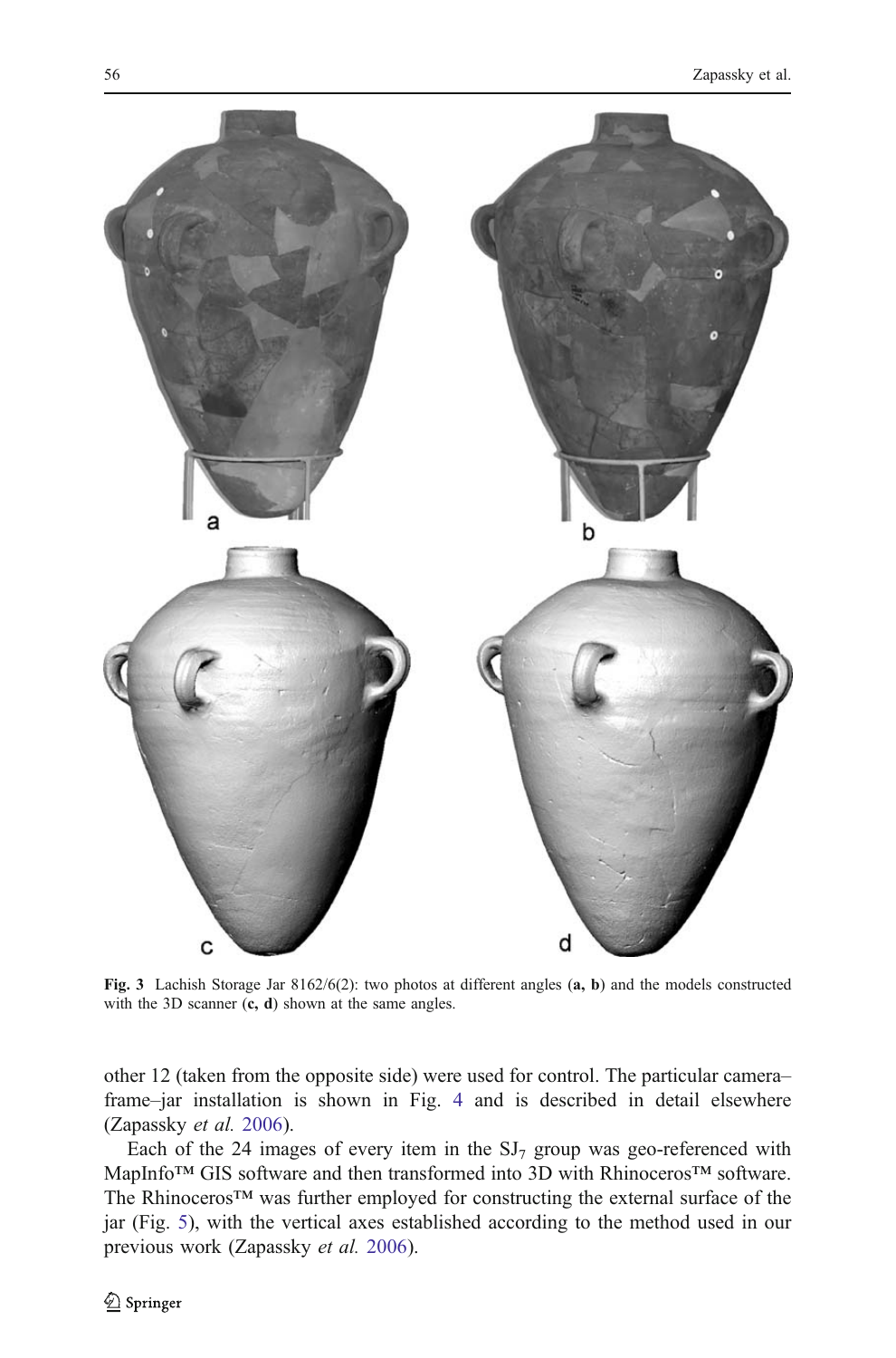<span id="page-6-0"></span>

Fig. 4 Installing the storage jar and photographic equipment in order to photograph a profile. The image distortions are adjusted based on the knowledge of the width and height of the frame, the level of the camera and of the frame, and the distance between the camera and the center of the frame (see Zapassky et al. [2006](#page-16-0) for details).

The 3D models for the five jars that could not be measured directly, and were therefore represented by only one or two profiles, were constructed by applying the same algorithm, evidently with lower accuracy of the results.

## Estimating the Jars*'* Volume

Calculating the volume of a 3D model is a procedure of the Rhinoceros™, which is based on standard mathematical formulae. For the simple case of one profile, these



Fig. 5 The sequential stages of 3D jar modeling on the basis of multiple vertical profiles. Twelve profiles taken at every 15° enable precise reconstruction of the jar's external surface (see Zapassky et al. [2006](#page-16-0) for details).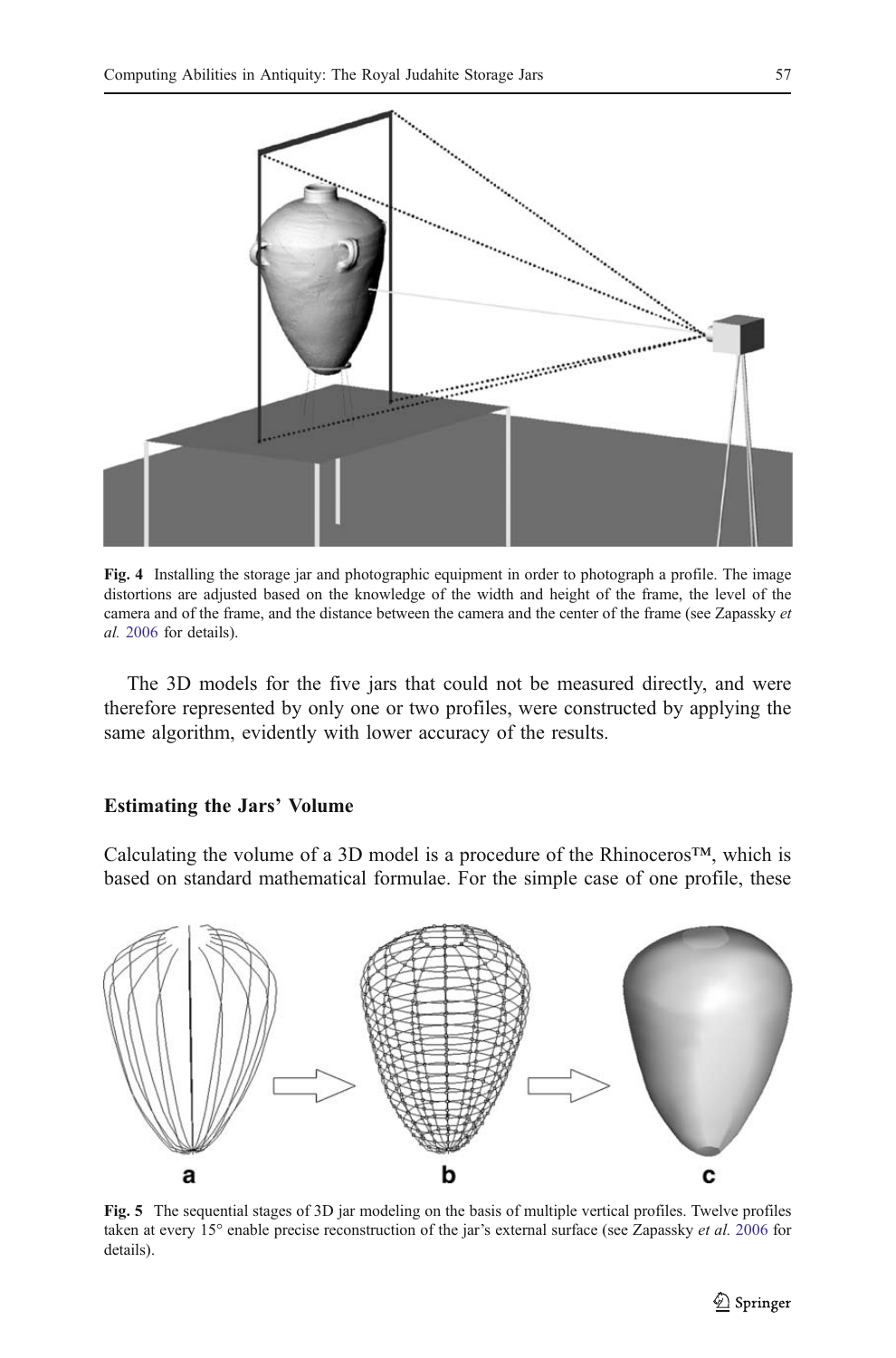formulae have been presented in archaeological literature several times (Senior and Birnie [1995;](#page-15-0) Karasik and Smilanski [2006;](#page-15-0) Thomas and Wheeler [2008](#page-15-0)). The Rhinoceros™ enables accurate volume calculation for complex 3D solids. We employed this capability for the vessels, constructed from multiple profiles taken from different angles.

To properly calculate vessel volume, one needs to estimate the width of the vessel's wall and determine the highest possible level of the liquid in the storage jar. We measured the width of the jars' wall through ten holes between the pasted sherds of restored Lachish Storage Jar 8162/6(2) (Fig. 6a). The width of the wall at the lowest point (∼10 cm from the bottom) was 1.0 cm and the typical width at the top of the vessel was 0.5 cm (top measurements differed by 0.1 cm, which is the level of the measurements' precision; Fig. 6b). We approximated the dependence of the side width on the height by hyperbolic function (Fig. 6b). In all calculations below we assumed that the liquid level in the jar reached the lower part of the neck (Fig. 6c).

We characterize the groups of jars with the mean (M), standard deviation (SD), and coefficient of variation  $(CV = SD/M)$ , the latter making it possible to compare the variation of the groups of jars of different mean size.

To verify the use of 3D models instead of the real jars we compared the calculated volume of three complete jars of the  $SI<sub>7</sub>$  group to their direct volume estimates achieved by pouring styrofoam into the vessels. The results and the relative error estimated as  $(V_{Calculated} - V_{Measured})/V_{Measured}$  are given in Table [I.](#page-8-0) As can be seen, in all three cases the error is very low.

# **Results**

In what follows we present the results for the *lmlk* jars in biblical units. We follow the conventional wisdom that the units of length in the Iron Age were fingers and cubits, while the units of volume were *assirons* and *baths* (for these biblical units, see Powell [1992\)](#page-15-0). The finger (denoted below as f) is about 1.865–1.875 cm and the cubit (denoted below as c) equals 28 fingers ∼52.3–52.5 cm. As for the volume units, one bath (denoted below as b) is about 22.4  $L=10$  *assirons* (denoted below as a).



Fig. 6 A profile of the vessel with the position of the holes (a); graph of the wall width versus the height (b); level of the liquid (c).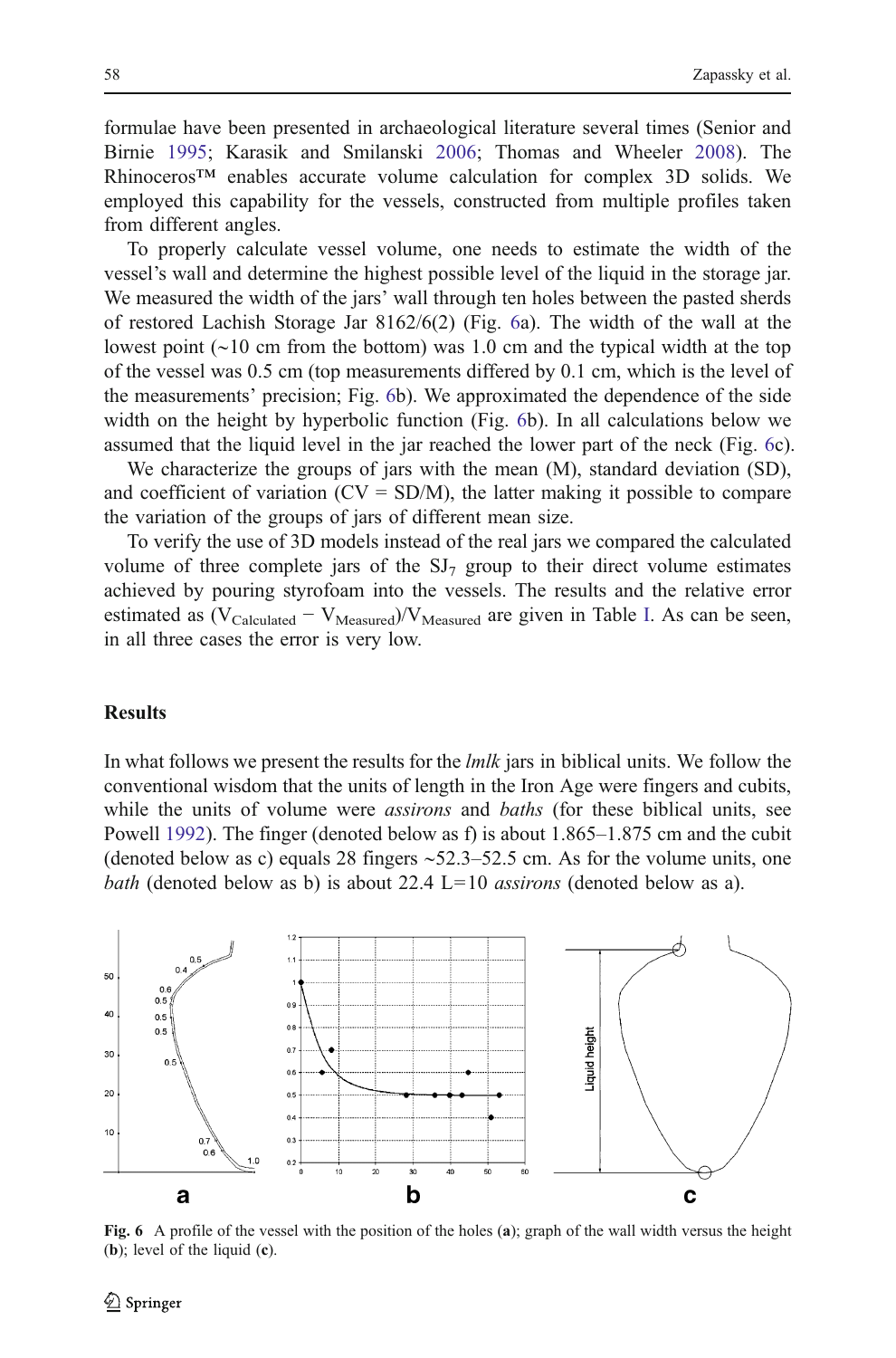| Lachish no.    | Calculated (cm) | Measured (cm) | Relative error |
|----------------|-----------------|---------------|----------------|
| $75 - 244(1)$  | 44.23           | 44.25         | 0.000          |
| $78 - 1418(2)$ | 46.25           | 46.75         | $-0.011$       |
| 8162/6(2)      | 39.53           | 39.75         | $-0.005$       |

<span id="page-8-0"></span>Table I Accuracy of the 3D Digital Models' Volume Estimates

Figure 7 presents the profiles employed for constructing the 3D models of the  $SI<sub>7</sub>$ vessels (each vessel is represented by 12 profiles) and their calculated volumes in assirons.

To fully characterize the sample, Fig. [8](#page-9-0) presents a histogram of the volume of the  $\mathrm{SJ}_7$  and  $\mathrm{SJ}_{12}$  groups. The average volume of the  $\mathrm{SJ}_7$  items is 20.1 a, the STD=2.1 a, and the CV=10.44%. For the entire  $SI_{12}$  group the average volume is 20.06 a, the STD=1.56 a, and the CV=7.78%. The largest SJ<sub>7</sub> vessel (22.83 a) is 5.2 a (∼25% of average volume) larger than the smallest one (17.63 a).

To characterize the variations in the profiles, we scaled the jars in order to give them the same height. Lachish Storage Jar 10074/1, with a volume of 19.8 a, was selected as the basis for the scaling. If we denote this jar as S, the linear dimensions of every other jar J were reduced  $H_J/H_S$  times, where  $H_S$  is the height of S and  $H_J$  of J. Since the potters could have easily controlled the height of the jars, the variability of the scaled jars reflects the ability of the potters to preserve the jars' shape. In what follows, we denote as  $SSJ<sub>7</sub>$  and  $SSJ<sub>12</sub>$  the groups of vessels obtained with scaling from the  $SJ_7$  and  $SJ_{12}$  jars.

For studying variations in the jars' shape we compared the maximal width of the 12 profiles of each of the  $SSJ<sub>7</sub>$  items (Fig. [9](#page-9-0)).

As shown in Table [II,](#page-10-0) the mean maximal width of the  $SSJ<sub>7</sub>$  items varies between 41.0 and 44.9 cm, while the STD varies between 0.27 and 0.74 cm, and the CV between 0.6 and 1.7%. There is no correlation between the means and STD of the jars' maximal width. The overall mean maximal width of the jars is 42.9 cm, with the CV=2.98%.

The mean volume of the  $SSJ<sub>7</sub>$  jars equals to 19.85 a, while the variation of the volume of their 3D models is given by  $STD=0.68$  a, with  $CV=3.43\%$ . The mean volume of the entire SSJ<sub>12</sub> set equals to 19.50 a, with STD=0.86 a, and CV=4.41% (Fig. [10](#page-10-0)).

As demonstrated above, based on the  $SSJ<sub>7</sub>$  items, the ancient potters could reproduce the shape and volume of the storage jars at 3.4% accuracy (Table [II,](#page-10-0)



Fig. 7 Profiles and volumes (in *assirons*) of the  $SI<sub>7</sub>$  group.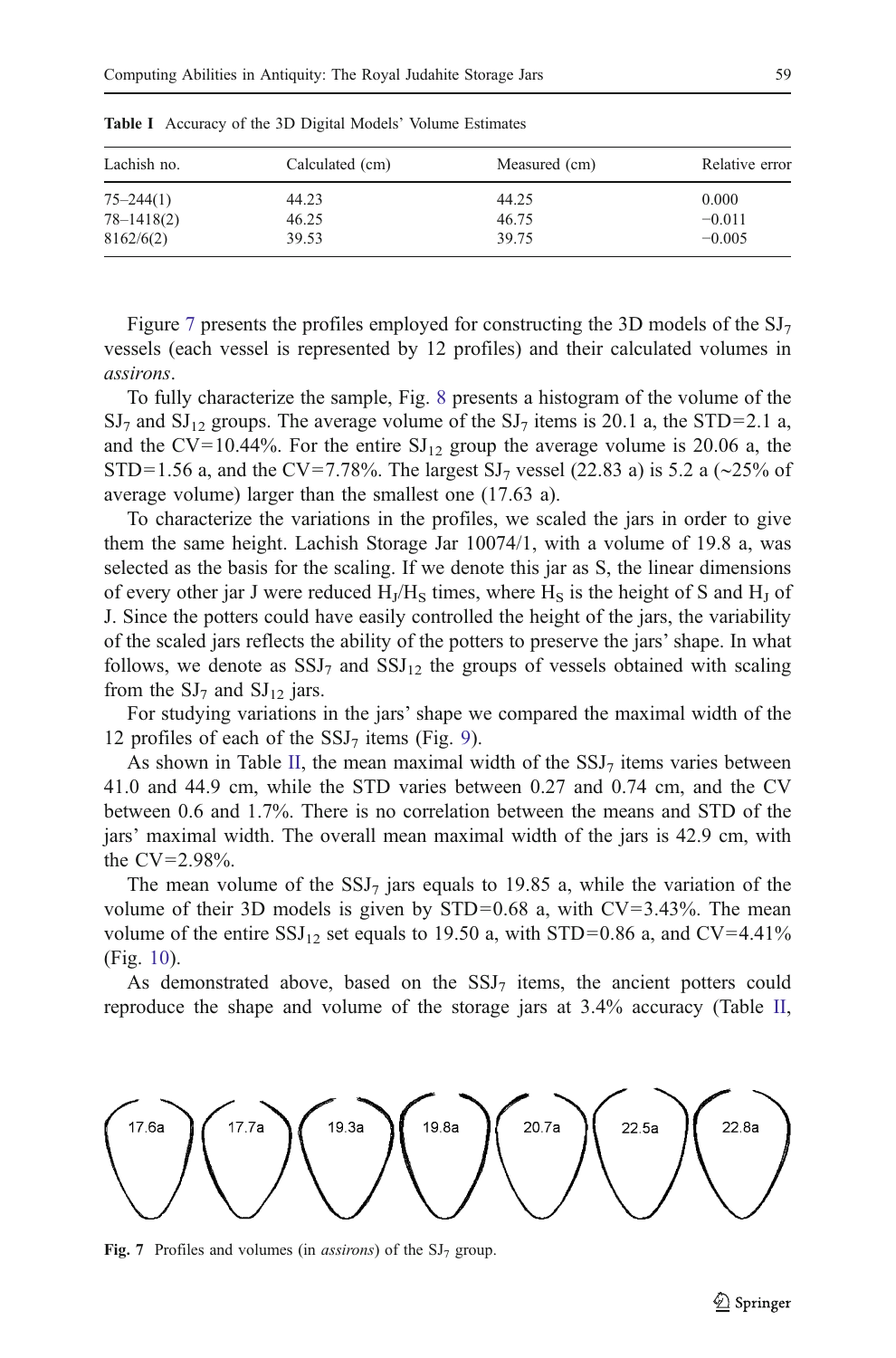<span id="page-9-0"></span>

Fig. 8 Histogram of the  $SI_7$  and  $SI_{12}$  volumes; in cross-hatching; jars of the  $SI_{12}$  that do not belong to the  $SJ_7$  group.

Fig. [10](#page-10-0)). This figure fully corresponds to Eerkens' estimates of human production perfection (Eerkens [2000\)](#page-15-0). As he demonstrated, amateurs asked to reproduce a form of a simple artifact succeeded in doing so at 5% level of variation (measured by CV). A coefficient of variation equal to  $2-3\%$  indicates high individual skills or using rules, scales and measuring instruments.

The real variation of the  $lmlk$  SJ<sub>7</sub> jars' volume is, however, three times higher: 10.4% (Fig. 8). This figure is somewhat surprising as the lmlk jars were used in Judah's state administration, under royal auspices, for transporting valuable products. Moreover, Judah at that time was an Assyrian vassal and the lmlk jars could have been linked to the economic relationship with an empire. Therefore, one would expect maximal possible accuracy, which could easily be achieved by producing jars of the same height.

This raises three questions: (1) Why did the potter not aim at constructing identical jars despite an ability to do so? (2) Why preserve non-standard jars? And (3), more generally, how did the potters (plus officials and customers) know the real volume of each jar?



Fig. 9 Variation in average width of a jar's profiles.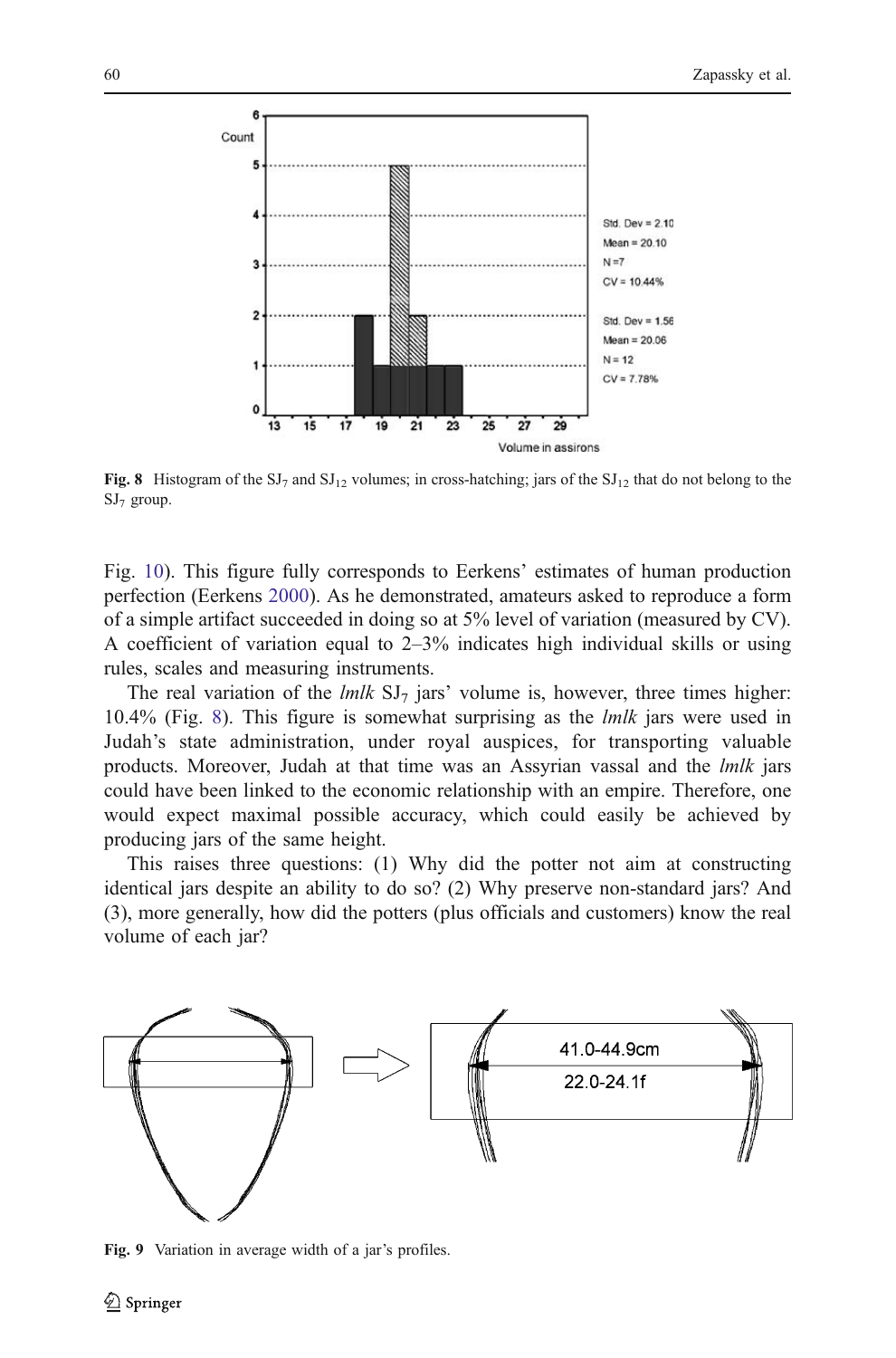| Jar no.        | Mean | <b>SD</b> | <b>CV</b> |
|----------------|------|-----------|-----------|
| 1              | 43.5 | .63       | 1.45      |
| $\mathfrak{2}$ | 43.7 | .36       | 0.82      |
| 3              | 41.0 | .59       | 1.44      |
| 4              | 42.3 | .27       | 0.64      |
| 5              | 42.3 | .43       | 1.02      |
| 6              | 42.9 | .74       | 1.72      |
| 7              | 44.9 | .65       | 1.45      |
| Total          | 42.9 | 1.28      | 2.98      |

<span id="page-10-0"></span>**Table II** The Mean, SD and CV of the Maximal Width of the  $SSJ<sub>7</sub>$  Items

#### How was the Volume of the lmlk Jars Measured?

We believe that there must have been an easy and quick way to *measure* the volume of the *lmlk* jars and therefore there was no need to reproduce jars of equal volume. Theoretically, this could have been done by pouring the content of a jar into smaller, standard vessels, possibly at the gate of the city (Ephal and Naveh [1993](#page-15-0)). Yet, besides the inevitable loss of some valuable liquid, this would have been time-consuming when dealing with a large number of vessels. We therefore assume that the measuring of jars filled with liquid must have been performed on the basis of their external dimensions. We suggest that the Judahite state administrators applied an 'algorithm' for estimating the volume of the *lmlk* jars based on their external measurements. This means that the seal with the royal insignia guaranteed no more than the standard shape of the jar and the standard width of its wall. The state administrators could rely on the accuracy of these "hidden" parameters when applying the 'algorithm'.

We propose that this 'algorithm' must have been a simple one, providing volume estimate at ca. 5% accuracy and applicable to jars of constant shape, close to two *baths* volume. As known to any modern student of school geometry, the volume V of a 3D solid of constant proportions depends on any of its linear dimension D, as  $V \sim D^3$ .



Fig. 10 Histogram of the SSJ<sub>7</sub> and SSJ<sub>12</sub> volumes; cross-hatching jars of the SSJ<sub>12</sub> which do not belong to the  $SSJ<sub>7</sub>$  group.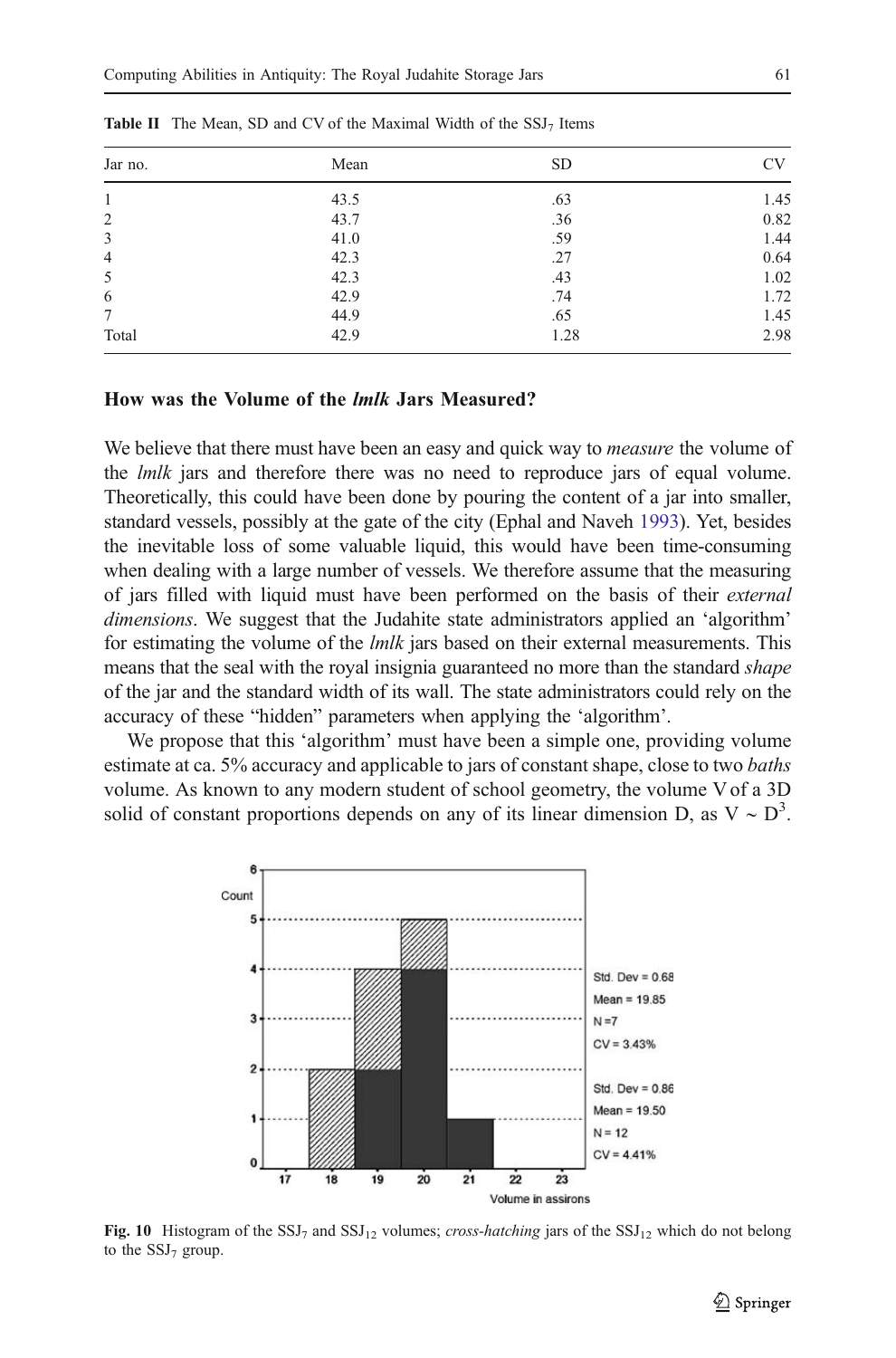<span id="page-11-0"></span>Yet, in search of the algorithm we limit ourselves to the simple arithmetic that could be calculated on the spot by every potter/administrator/consumer. We assume that the 'algorithm' in question might have been to take a convenient linear measurement and subtract the constant, i.e.

$$
V = D - const
$$
 (1)

It is important to note that when the inherent cubic dependence is substituted by the linear one, the choice of linear dimension D and the necessary accuracy of volume estimate determine the value of constant in equation (1) and the interval of D where this formula can be applied. One should bear in mind that the V in equation (1) should be considered in baths or assirons and D in fingers or cubits—the units used in Iron Age Judah.

The question should therefore be rephrased as follows: What could have been the linear dimensions that could provide a handy, precise 'algorithm' for the lmlk jars? Admittedly, very few linear dimensions of the complex shape of the *lmlk* jars could be conveniently and unambiguously measured. We are able to propose only two (Fig. 11): half of the maximal horizontal circumference (P) and half of the vertical circumference (L). One can imagine these measurements performed with a string marked with finger/cubit units.

The equations of type (1) above that provide the best approximation for the  $SI_7/$  $\mathrm{SI}_{12}$  $\mathrm{SI}_{12}$  $\mathrm{SI}_{12}$  jars volume V (*assiron*) on the basis of P (finger) or L (finger) are (see Fig. 12):

$$
V(a) = P(f) - 16f
$$
 (2)

$$
V(a) = L(f) - 19f\tag{3}
$$



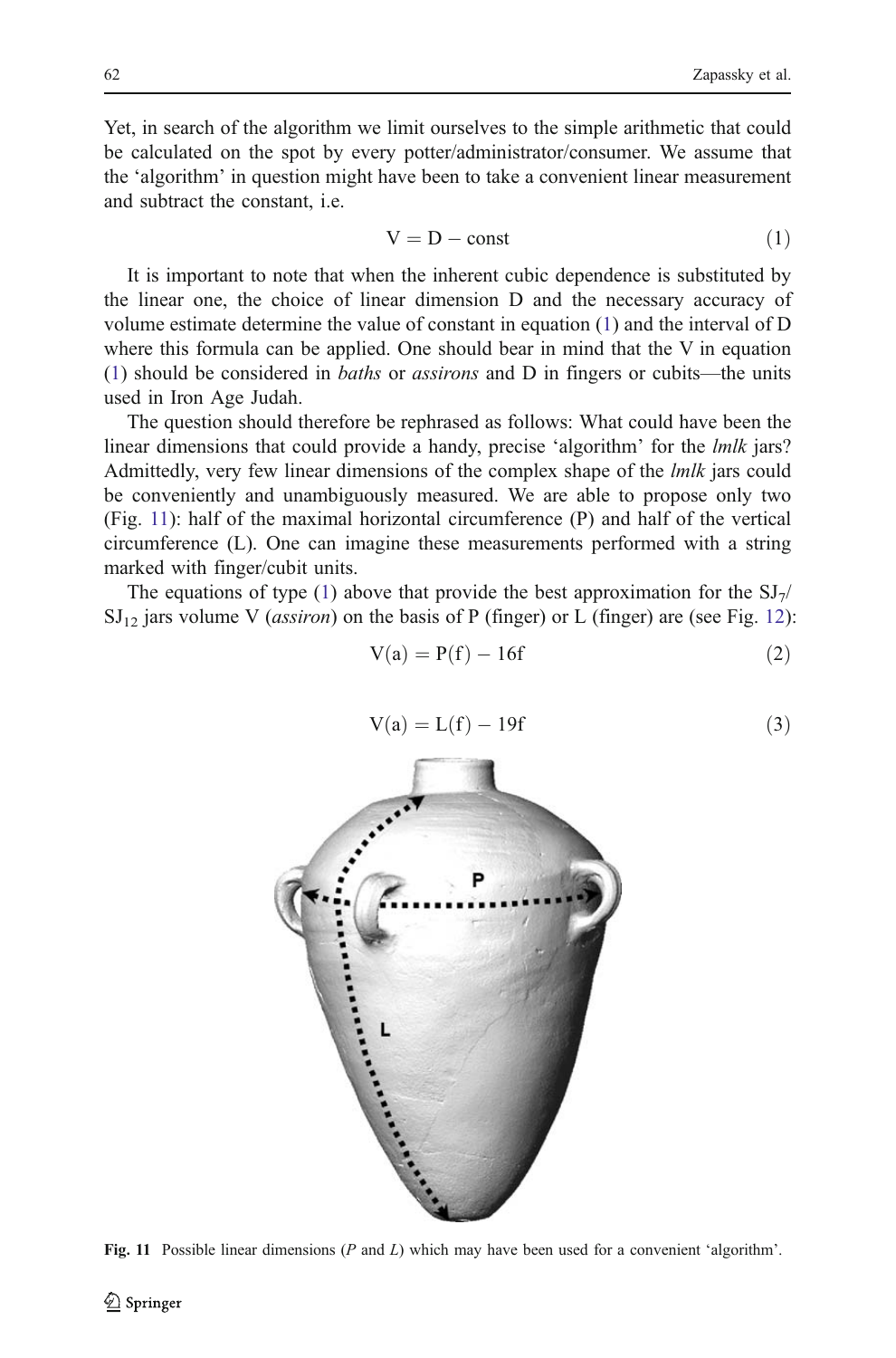<span id="page-12-0"></span>

Fig. 12 The goodness of fit for the estimates of the  $SI_7$  and  $SI_{12}$  lmlk jar's volume calculated on the basis of (a) half maximal horizontal circumference  $(P)$ , and (b) half of the vertical circumference  $(L)$ . Jars which belong to the  $SI_7$  are marked as *black circles*, the rest of the  $SI_{12}$  jars appear as *white squares*.

Each of these formulae approximates the *lmlk* jars volume at  $3-4\%$  accuracy, the latter characteristic of their shapes. However, we failed to find a meaningful explanation for the values of constants 16f and 19f in equations [\(2\)](#page-11-0) and ([3](#page-11-0)). In addition, these formulae are "risky" for use in the sense that they can provide a wrong volume when only one of the values of P or L is characteristic of the  $lmlk$ jars.

At the same time, we have noticed that for a *lmlk* jar of 20 *assirons* (two *baths*) the sum of P and L in fingers equals 76. That is, this jar's volume in assirons can be expressed as:

$$
V(a) = [P(f) + L(f)] - 56f
$$

Now, note that 56 fingers equals two cubits. In other words, in order to estimate the volume of a *lmlk* jar within the native range of its variability  $(17-23)$ assirons) the ancients needed to measure P and L as shown in Fig. [13](#page-13-0) and subtract two cubits:

$$
V(a) = [P(f) + L(f)] - 2c \tag{4}
$$

This formula provides a good approximation of the  $lmlk$  jar's volume with the CV= 3.8%. The additional advantage of equation (4) over [\(2\)](#page-11-0) and [\(3\)](#page-11-0) is its relation to the entire shape of the jar and not only to one of its two dimensions.

Figure [14](#page-13-0) presents the scatterplot of the  $UI_{63}$  (unstamped) jars volume as dependent on their  $P(f) + L(f) - 2c$ . As can be expected, despite higher variations of the volume and P and L dimensions, these jars satisfy the proposed equation (4) quite well for the jars with volumes between 18 and 24 assirons and underestimate the volume for smaller jars. This confirms that the majority of these unstamped jars indeed belong to the *lmlk* group, and their volume can be measured on the basis of their outer linear dimensions, which can be conveniently taken.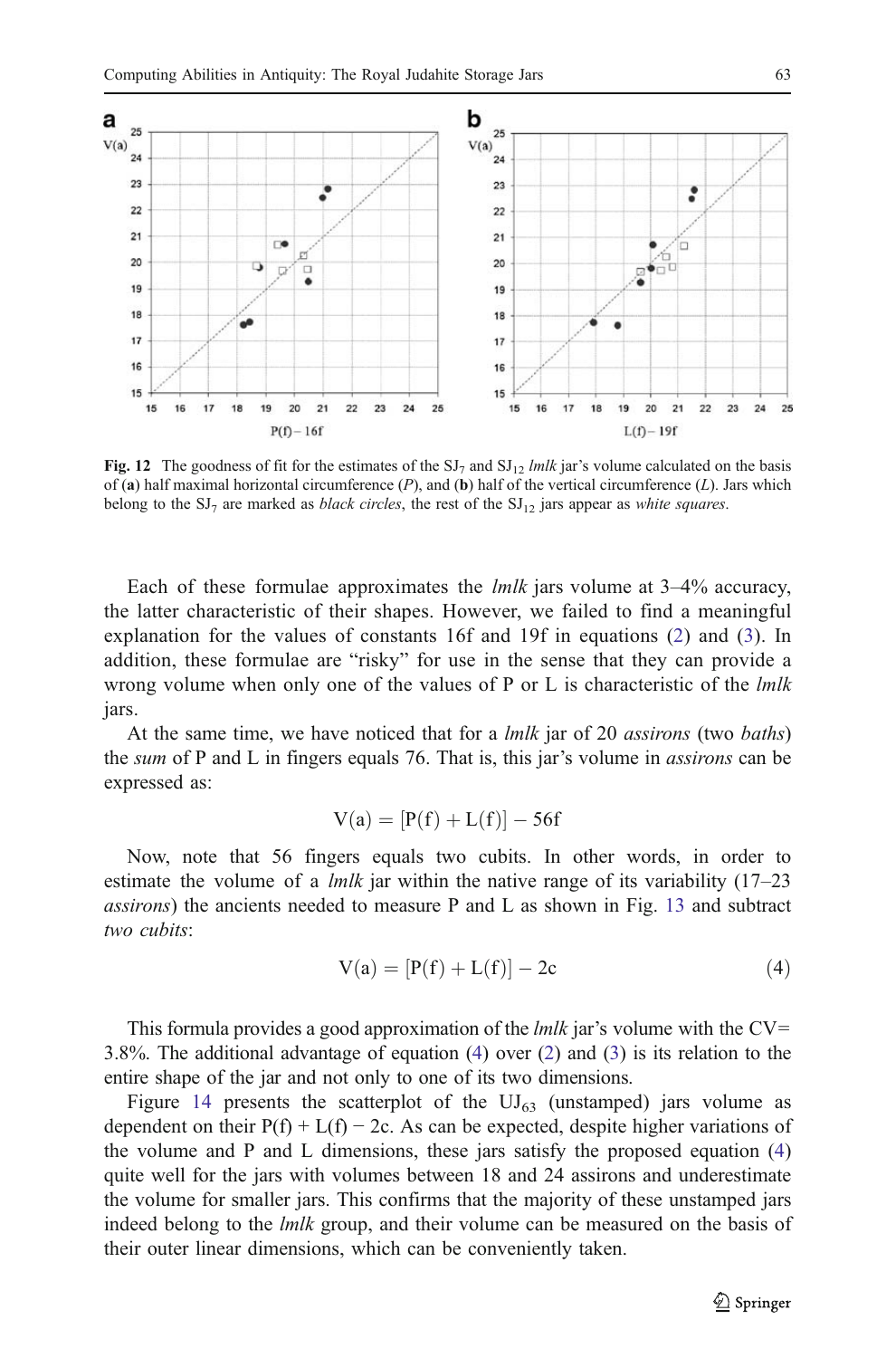<span id="page-13-0"></span>

Fig. 13 The goodness of fit for  $V(a) = [P(f) + L(f)] - 2c$  estimate of the SJ<sub>7</sub> and SJ<sub>12</sub> lmlk jar's volume. Jars which belong to the  $SI_7$  are marked as *black circles*, the rest of the  $SI_{12}$  jars appear as *white squares*.

# **Conclusions**

In this paper, we have investigated certain aspects of computing intelligence in antiquity by studying the ancient people's ability to reveal approximate (but inherent) geometric relationships between form and volume and to deploy them in everyday life. Our observations are based on a case-study: the volume and shape of



**Fig. 14** The goodness of fit for  $V(a) = [P(f) + L(f)] - 2c$  estimate of the  $UJ_{63}$  jar's volume.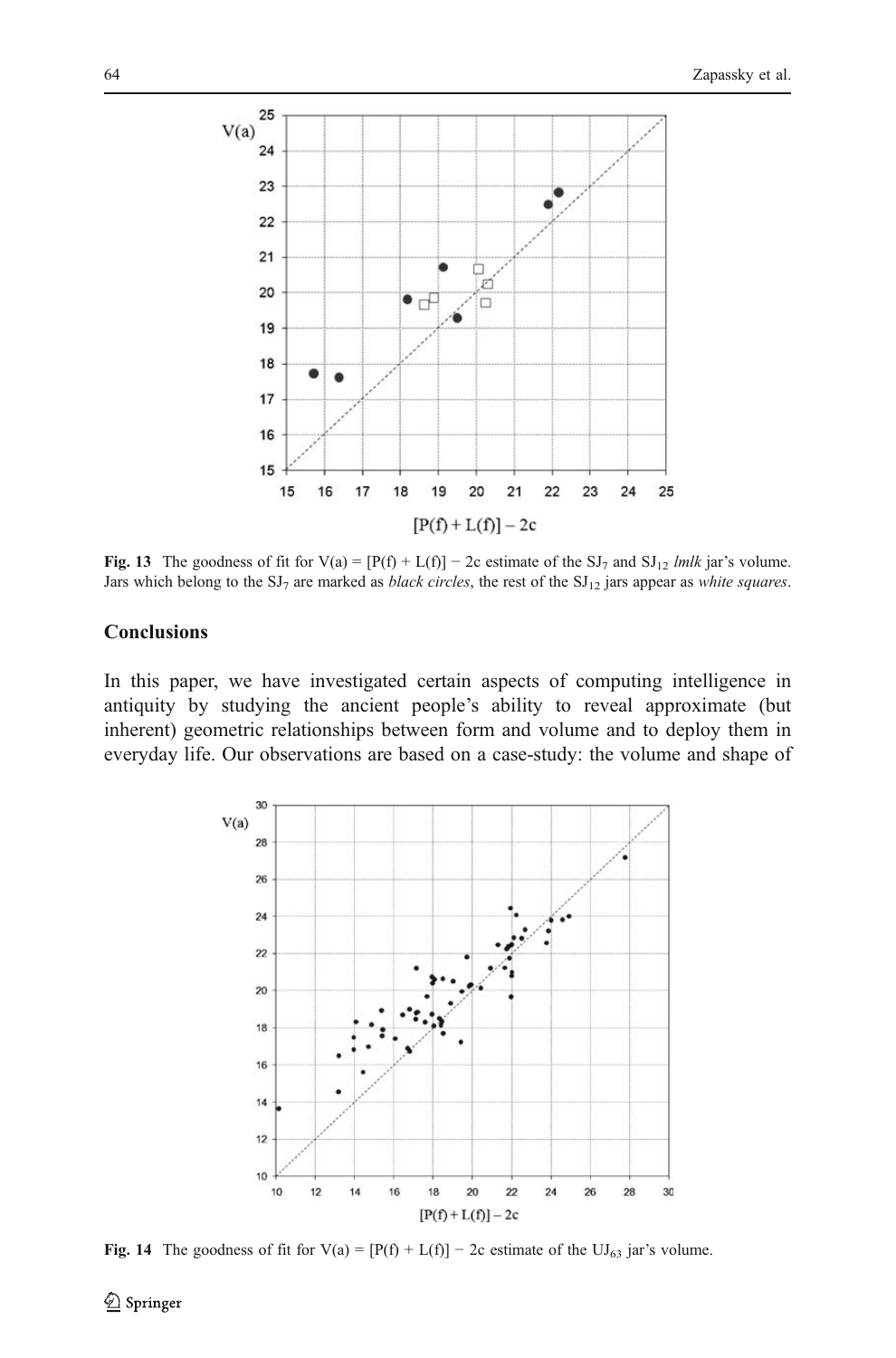<span id="page-14-0"></span>the *lmlk* ("belonging to the king") royal storage jars which should represent a high level of standardization in eighth century BCE Judah. To estimate the volume of these fragile items we constructed a computer 3D model for each jar. We found that the variation in the jars' volume is  $7-10\%$ , while the variation in their linear dimensions is 1–2% only; the latter is characteristic of human-made objects produced by professionals without employing measurement tools. Had the potters produced jars of the same height (a relatively easy task), the variation in their shape could have resulted in 3–4% accuracy in the volume. To explain why the potters did not do this, we hypothesize that they focused on the jars' shape and width of wall, while estimating the volume according to the jars' outer measurements. Analyzing the jars volume and shape in ancient units of length and volume, we propose two simple measurements of this kind: half of the maximal horizontal circumference (P) and half of the vertical circumference  $(L)$  (Fig. [11\)](#page-11-0). We further suggest a "convenient" formula that could have been employed by the potters and customers for calculating the jars volume: volume (*assirons*) =  $[P$  (fingers) + L (fingers)] – 2 (cubits). This formula provides 3–4% accuracy and is based on the units of measurement employed in the kingdom of Judah in the Iron Age IIB, i.e. *bath*/ assiron for measuring volume and finger/cubit for measuring length.

In more general terms, we consider our approach as an attempt to reveal everyday computational intelligence in antiquity. Textual evidence from the kingdom of Judah attests for precise quantitative formulation of wholesale invoices (see Aharoni 1981 for the Arad ostraca); yet, the volume of vessels—even the royal storage jars varies. The question remains, then, how trade in valuable liquids, such as wine and olive oil, could be effectively managed. We hypothesize that this was done with the help of commonly-known and simple approximate rules, which—as equation [\(4](#page-12-0)) enable estimating the vessels' volume on the basis of their linear dimensions.

Acknowledgements We wish to thank Avshalom Karasik and Talia Goldman, both PhD students at the Hebrew University and guest students at the Weizmann Institute of Science, for their help with the 3D scanner; Debby Ben-Ami of the Israel Antiquities Authority and Michal Dayagi and Eran Arie of the Israel Museum for providing us access to the stamped storage jars; and Myrna Pollak for editing this manuscript.

### **References**

Aharoni, Y. (1973). Beer-Sheba I: Excavations at Tel Beer-Sheba. Tel Aviv: Institute of Archaeology. Aharoni, Y. (1981). Arad inscriptions. Jerusalem: Israel Exploration Society.

Arnold, D. E. (1988). Ceramic theory and cultural process. Cambridge: Cambridge University Press.

- Barkay, G., & Vaughn, A. G. (2004). The royal and official seal impressions from Lachish. In D. Ussishkin (Ed.), The renewed archaeological excavations at Lachish (1973–1994) (pp. 2148–2173). Tel Aviv: Institute of Archaeology.
- Beit-Arieh, I. (1999). Tel Ira: A stronghold in the Biblical Negev. Tel Aviv: Institute of Archaeology.

Berg, I. (2004). The meanings of standardization: Conical cups in the Late Bronze Age Aegean. Antiquity, 78, 74–85.

Biran, A., & Cohen, R. (1981). Aroer in the Negev. Eretz-Israel, 15, 251-272 (Hebrew).

Christakis, K. S. (1999). Pithoi and food storage in Neopalatial Crete: A domestic perspective. World Archaeology, 31(1), 1–20.

Christakis, K. S. (2005). Cretan Bronze Age Pithoi: Traditions and trends in the production and consumption of storage containers in Bronze Age Crete (Prehistory Monographs 18). Philadelphia: INSTAP Academic Press.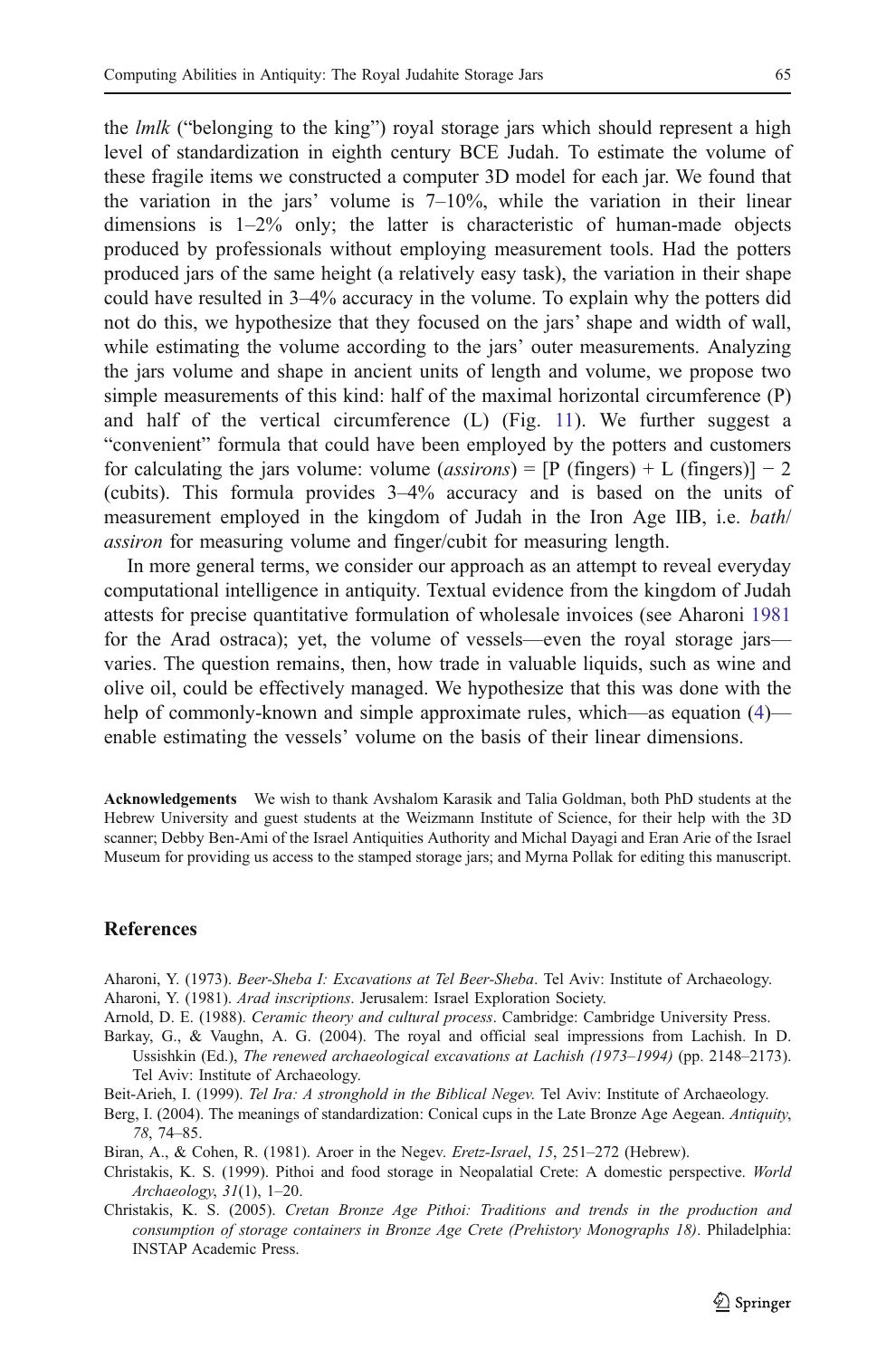- <span id="page-15-0"></span>Costin, C. L. (1996). Craft production and mobilization strategies in the Inka Empire. In B. Wailes (Ed.), Craft specialization and social evolution: In memory of V. Gordon Childe (pp. 211–255). Philadelphia: University of Pennsylvania Museum.
- Doumas, C., & Constantinides, A. G. (1990). Pithoi, size and symbols: Some preliminary considerations on the Akrotiri evidence. In D. A. Hardy (Ed.), Thera and the Aegean World III, Vol. I (pp. 41–43). London: The Thera Foundation.
- Eerkens, J. W. (2000). Practice makes within 5% of perfect: Visual perception, motor skills, and memory in artifact variation. Current Antropology, 41(4), 663–668.
- Eerkens, J. W., & Bettinger, R. L. (2001). Techniques for assessing standardization in artifact assemblages: Can we scale material variability? American Antiquity, 66(3), 493–504.
- Eitan, A. (Ed.) (1973). Inscriptions reveal. Jerusalem: Israel Museum (Hebrew).
- Ephal, I., & Naveh, J. (1993). The jar of the gate. Bulletin of the American Schools of Oriental Research, 289, 59–65.
- Finkelstein, I. (1995). Living on the Fringe: The archaeology and history of the Negev, Sinai and neighboring regions in the Bronze and Iron Ages. Sheffield: Academic Press.
- Finkelstein, I. (1999). State formation in Israel and Judah: A contrast in context, a contrast in trajectory. Near Eastern Archaeology, 62, 35–52.
- Gitin, S. (1990). Gezer III: A ceramic typology of the Late Iron II, Persian and Hellenistic Periods at Tell Gezer. Jerusalem: Hebrew Union College.
- Grabbe, L. L. (Ed.) (2003). "Like a bird in a cage": The Invasion of Sennacherib in 701 BCE. Sheffield: Academic Press.
- Herzog, Z., Aharoni, M., Rainey, A. F., & Moshkovitz, S. (1984). The Israelite fortress at Arad. Bulletin of the American Schools of Oriental Research, 254, 1–34.
- Jamieson-Drake, D. (1991). Scribes and schools in Monarchic Judah: A socio-archeological approach. Sheffield: Almond.
- Karasik, A., & Smilanski, U. (2006). Computation of the capacity of pottery vessels based on drawn profiles. In A. Mazar (Ed.), Excavations at Tel Beth Shean 1989–1996 Vol. 1 (pp. 392–394). Jerusalem: Israel Exploration Society and the Hebrew University.
- Katsa-Tomara, L. (1990). The Pottery-production system at Akrotiri: An index of exchange and social activity. In D. A. Hardy (Ed.), Thera and the Aegean World III, Vol. I (pp. 31-40). London: The Thera Foundation.
- Kletter, R. (1998). Economic keystones: The weight system of the Kingdom of Judah. Sheffield: Academic Press.
- Kochavi, M. (1973). Khirbet Rabud=Debir. Tel Aviv, 1, 2–33.
- Longacre, W. A. (Ed.) (1991). Ceramic ethnoarchaeology. Tucson: University of Arizona Press.
- Mazar, A., & Panitz-Cohen, N. (2001). Timnah (Tel Batash) II (Qedem 42). Jerusalem: The Hebrew University.
- Thomas, J. R., & Wheeler, C. (2008, accessed) Methods of calculating the capacity of pottery vessels PotWeb: Ceramics Online. Oxford: Ashmolean Museum of Art and Archaeology. [http://www.](http://www.ashmolean.org/PotWeb/NewBodleian/11-Calculating.html) [ashmolean.org/PotWeb/NewBodleian/11-Calculating.html.](http://www.ashmolean.org/PotWeb/NewBodleian/11-Calculating.html)
- Mommsen, H., Perlman, I., & Yellin, J. (1984). The provenience of the *lmlk* jars. *Israel Exploration* Journal, 34, 89–113.
- Powell, M. A. (1992). Weights and measures. The Anchor Bible Dictionary, 6, 897–908.
- Rice, P. M. (1987). Pottery analysis. Chicago: University of Chicago Press.
- Senior, L. M., & Birnie, D. P. (1995). Accurately estimating vessel volume from profile illustrations. American Antiquity, 60, 319–334.
- Singer-Avitz, L. (2002). Arad: The Iron Age pottery assemblages. Tel Aviv, 29, 110–214.
- Sinopoli, C. M. (1988). The organization of craft production at Vijanagara, south India. American Antropologist, 90(3), 580–597.
- Sinopoli, C. M. (1991). Approaches to archaeological ceramics. New York: Plenum Press.
- Skibo, J. M. (1992). Pottery function: A use-alteration perspective. New York: Plenum Press.
- Ussishkin, D. (1978). Excavations at Tel Lachish 1973–1977. Preliminary report. Tel Aviv, 5, 1–97.
- Ussishkin, D. (1982). The conquest of Lachish by Sennacherib. Tel Aviv: Institute of Archaeology.
- Ussishkin, D. (2004). The royal Judean storage jars and seal impressions from the renewed excavations. In D. Ussishkin (Ed.), The renewed archaeological excavations at Lachish (1973–1994) (pp. 2133– 2147). Tel Aviv: Institute of Archaeology.
- van der Leeuw, S. E., & Pritchard, A. C. (Eds.) (1984). The many dimensions of pottery in archaeology and anthropology. Amsterdam: University of Amsterdam.